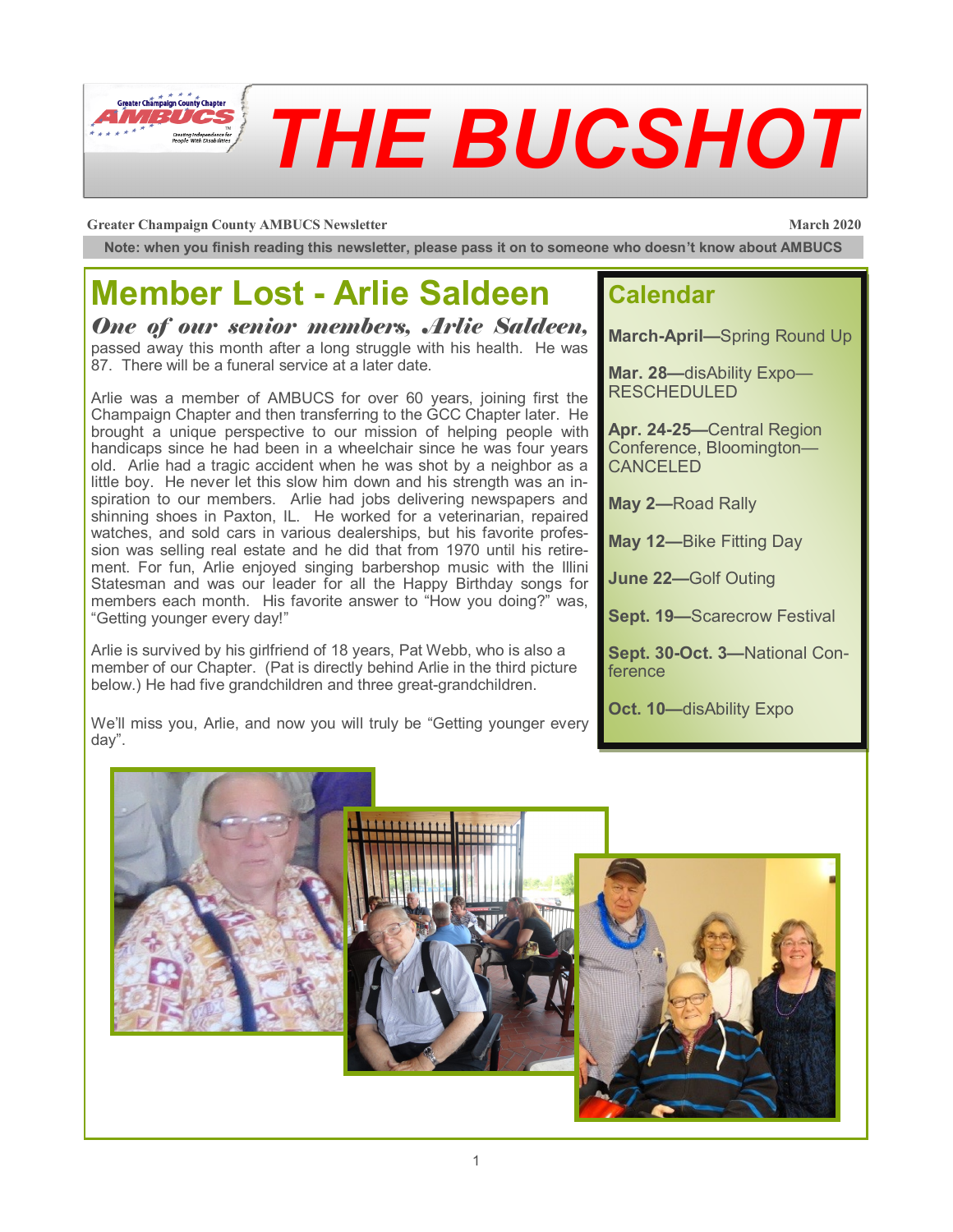# **Grants**

*Grant writer, Bob Lacey* had some success this month with a \$1,500 grant from Orange Krush and a \$1,000 grant from Rotary West. Great job, Bob!

#### **Conferences**

**Sadly the Spring Conference** has been canceled. If you were already registered you will get a refund soon. If you haven't contact Larry Turrelli, lgturil@yahoo.com to get your refund. If you have registered at the hotel you'll have to call them and cancel.

The **National Conference** is still on track for Louisville, KY, September 30-October 3. National will let us know if there are any changes. Keep it on your calendar!

### **Speaker: Trooper Tracy, ISP**

*We were honored to have Trooper Tracy* speak with us on March 3rd. In real life she is Tracy Lillard but most people know her as Trooper Tracy on Facebook. She is an active trooper on the roads but is also the Statewide Media Coordinator for the IL State Police. She entertained us with stories of stupid drivers and how she had to remain professional at all times. She also taught us about being safe on the roads. Don't speed; don't be a distracted driver, (put your phones away); don't drive while impaired (drugs or alcohol); wear your seat belts. Chapter President, Renae' Strawbridge is a big fan so we took their picture together. Thanks for all you do, Tracy!

## **Charity Golf Outing**

*Please keep talking* to people and businesses about playing in the outing and sponsoring a hole or something bigger. People can find the flyer [here](file:///C:/Users/SallyD/Documents/AMBUCS/2020-Golf-Flyer.pdf) or on our Web site. Hole sponsorships help a lot with the fundraising so please talk about the good things their money will do.

#### **Splinters From the Board**

*Our Board didn't meet* in person but we did agree via email to donate \$1,000 to the *Community Foundation's Fund for Corvid-19* **Relief**.

We still need officers for the 2020-2021 fiscal year: President-Elect, Treasurer, Secretary, Sargent at Arms, Big Hat President, BucShot Editor, and two Board Directors. Contact the nominating committee, Keith Jamieson, Deb Griest, Scott Price, Don Dunlap, or Laura Gibbs, if you are interested in filling any of these positions. It's very rewarding to be part of leading this amazing group of people so think about helping to lead.





**JUNE 22, 2020** 

LAKE OF THE WOODS

**AKE OF THE WOOD.**<br>GOLF COURSE<br>405 N. LAKE OF THE WOODS RD.<br>MAHOMENT, IL 61853

PLEASE SIGN UP BY JUNE 5th **Four Person Team** Shotgun Start at 12:00 p Free Range at 11:00 ar Registration 11:00 am **Awards Dinner** 

16<sup>Th</sup>ANNUAL

**HARITY GOLF OUTING** 

BUCS

 $x^*$